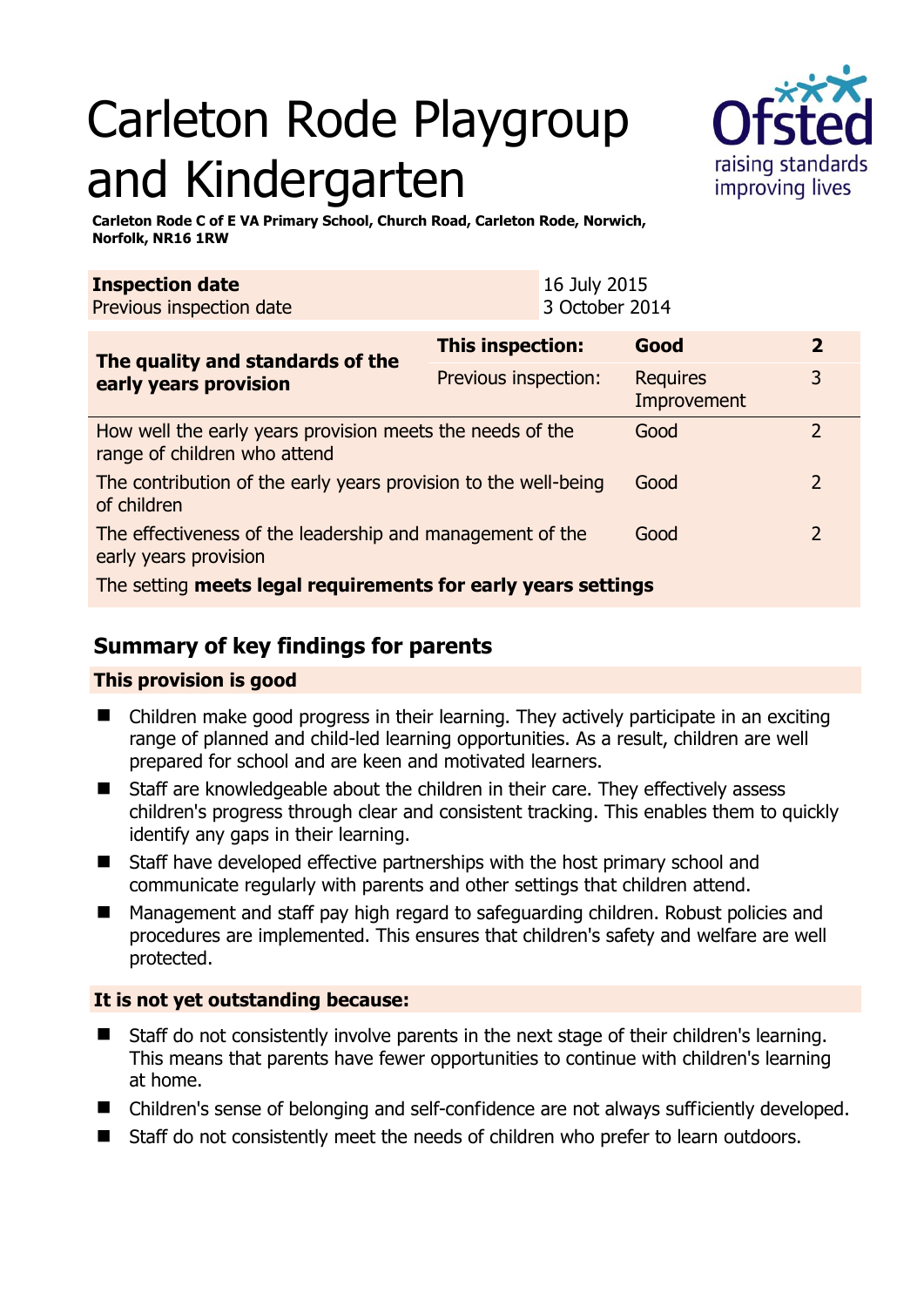## **What the setting needs to do to improve further**

#### **To further improve the quality of the early years provision the provider should:**

- extend the relationships with parents and carers to fully involve them in their children's learning and development, enabling them to fully support children's learning at home
- take even more steps to show children that their efforts are valued, in order to further promote their self-esteem
- $\blacksquare$  provide more opportunities for children who prefer to learn outdoors to explore and operate information and communication technology equipment.

#### **Inspection activities**

- The inspector observed activities in the main playroom and the outdoor areas.
- The inspector conducted a joint observation with the supervisor and spoke with staff at appropriate times throughout the inspection.
- The inspector looked at a range of records, including planning documentation and records of children's learning and development. She also viewed written risk assessments, a selection of policies and the setting's self-evaluation form and improvement plan.
- The inspector checked evidence of suitability and qualifications of staff working with children.
- The inspector spoke to parents and carers.

#### **Inspector**

Karen Harris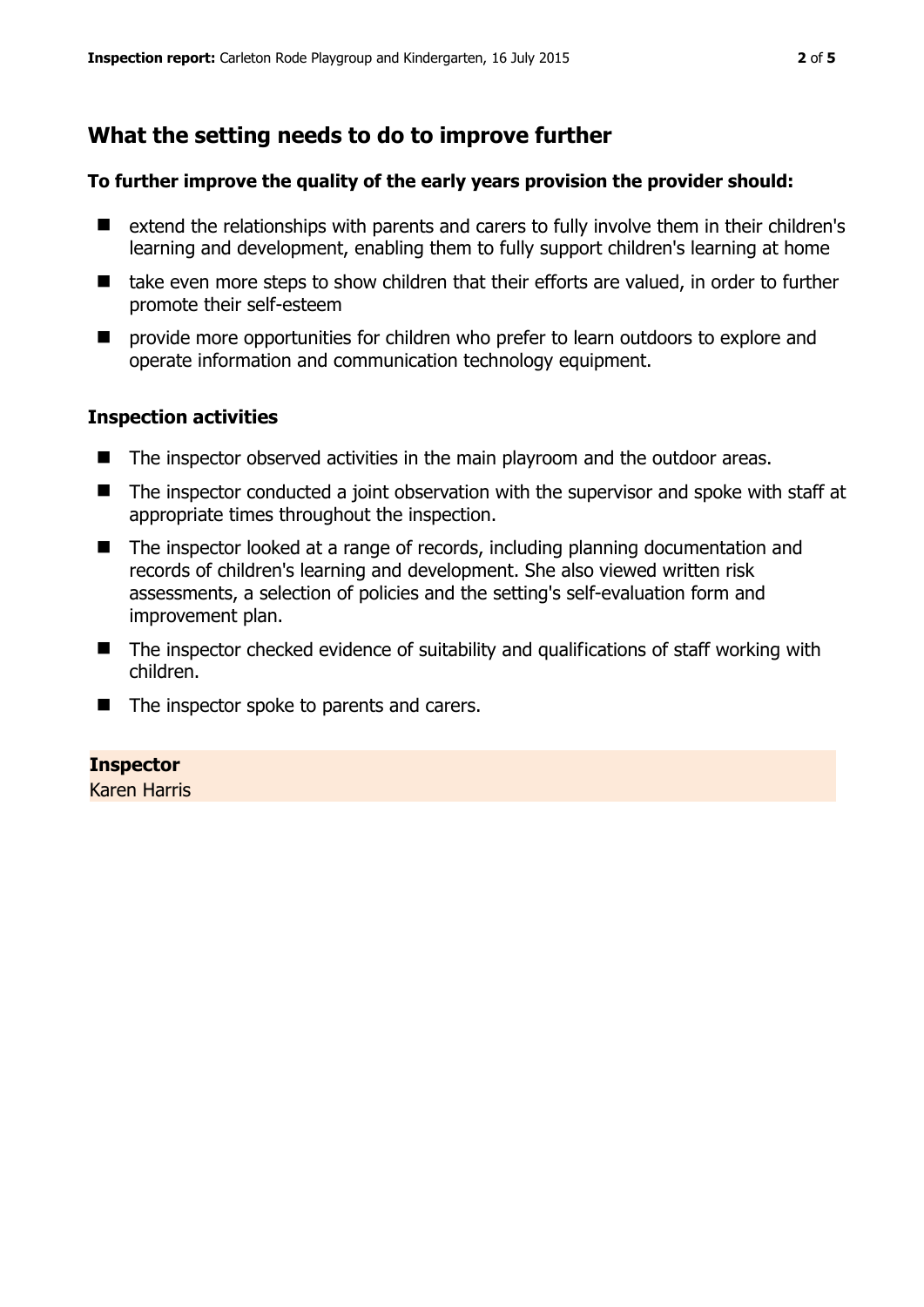## **Inspection findings**

#### **How well the early years provision meets the needs of the range of children who attend. This is good**

The experienced and well-qualified staff have a secure knowledge of how children learn. Children make good progress and are well prepared with the necessary skills for the next stage in their learning, such as school. Children enjoy routine, whole-group activities. They listen well to adults and enthusiastically join in with stories and action songs. Children make choices about when they want to play with outside. They have plenty of time to play, explore and discover things for themselves. For example, they experiment with wet chalk. Staff provide children with appropriate support when required and use every opportunity to extend their learning. They encourage children's conversations and ask effective questions to promote their critical-thinking skills. Children's individual creativity is promoted. For example, when completing collage pictures of fish, staff encourage children to select the materials they would like to use. However, children who prefer to learn outdoors have fewer opportunities to operate simple equipment, such as torches and digital cameras. This means that staff do not consistently meet all children's needs.

#### **The contribution of the early years provision to the well-being of children is good**

Children are happy, settled and thoroughly enjoy their time at the setting. Staff are good role models. They are calm and praise the children appropriately throughout the session. However, staff do not consistently show children that their efforts are valued. Consequently, children's self-esteem and sense of belonging are not fully promoted. Children have daily opportunities for outdoor play, promoting their good health. They follow good hygiene routines and enjoy sociable snack times. Staff offer children a broad range of healthy options at snack times, encouraging them to make positive food choices. Staff work closely with the host primary school. Children have regular opportunities to join in with the older children when they play outside. This helps to develop children's confidence as they become familiar with the school staff and environment. As a result, children are very well prepared for their eventual move to school.

#### **The effectiveness of the leadership and management of the early years provision is good**

The management committee is effectively involved in the running of the setting. The supervisor is supported in reviewing and monitoring the quality of the setting. There is a strong commitment to continuous improvement and previous actions and areas for improvement, raised by Ofsted, have been thoroughly addressed. Comments from parents, received during the inspection, are very positive. They find staff friendly and approachable and state that their children are always happy to attend. Staff regularly reflect on their practice and undertake peer observations to learn directly from each other. This has a positive impact on children's learning and development. Staff know the children well. They make regular observations of children during their play and take photographs to evidence their learning. Staff identify children's next steps in learning but do not consistently share this information with parents. As a result, not all parents are as involved as possible in their children's learning at home.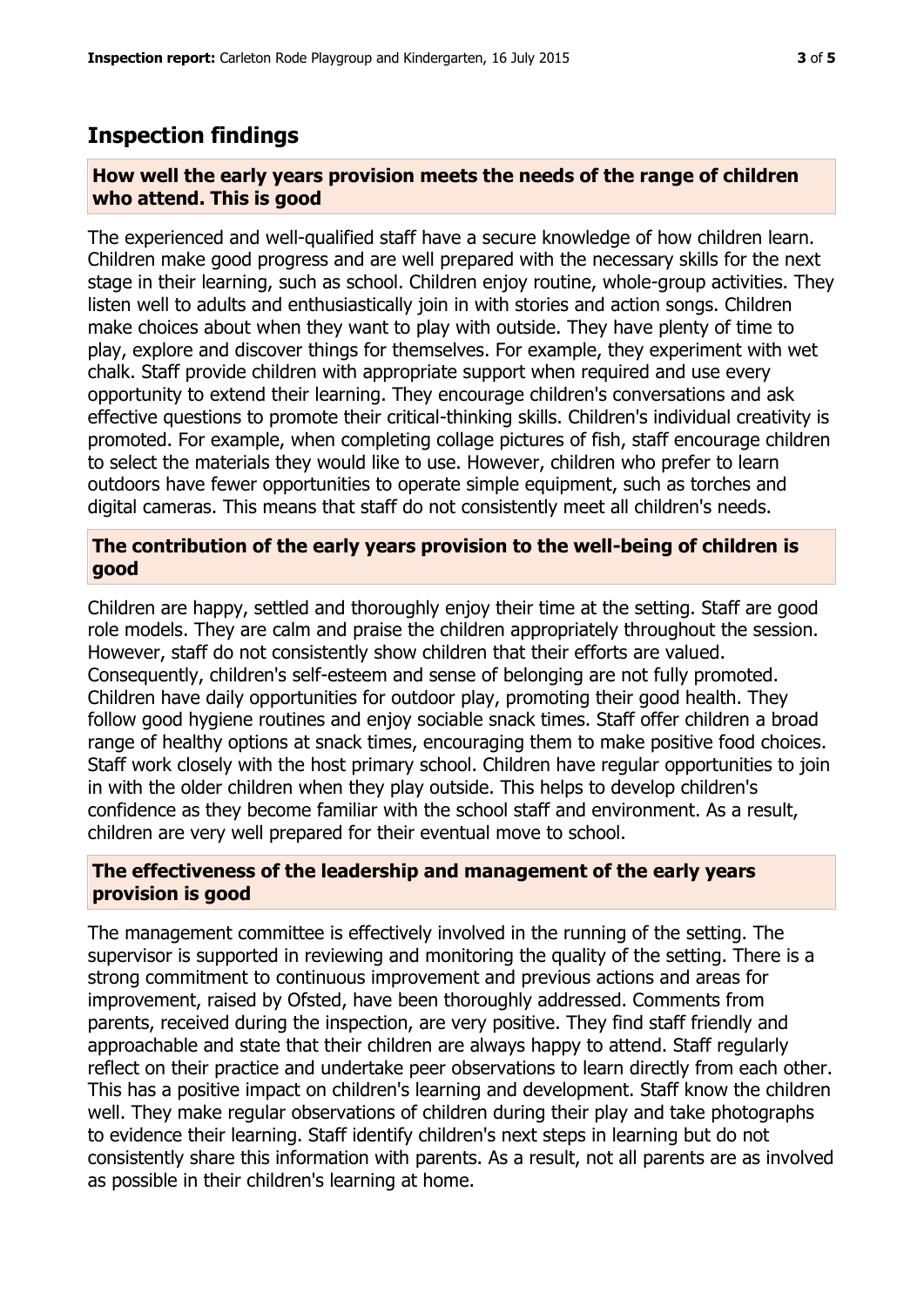## **Setting details**

| Unique reference number       | EY296438                          |  |
|-------------------------------|-----------------------------------|--|
| <b>Local authority</b>        | <b>Norfolk</b>                    |  |
| <b>Inspection number</b>      | 994089                            |  |
| <b>Type of provision</b>      | Sessional provision               |  |
| <b>Registration category</b>  | Childcare - Non-Domestic          |  |
| Age range of children         | $2 - 5$                           |  |
| <b>Total number of places</b> | 10                                |  |
| Number of children on roll    | 11                                |  |
| <b>Name of provider</b>       | Carleton Rode Playgroup Committee |  |
| Date of previous inspection   | 3 October 2014                    |  |
| <b>Telephone number</b>       | 07806097517                       |  |

Carleton Rode Playgroup and Kindergarten was registered in 1985. The playgroup employs three members of childcare staff. Of these, two hold appropriate early years qualifications at level 3. The playgroup provides funded early education for three- and four-year-old children. The playgroup opens during term time only. It operates from a cabin, a purposebuilt building in the school grounds, on Thursdays and Fridays. Sessions are from 8.45am until 11.45am. The playgroup operates sessions on Mondays and Tuesdays from the Jubilee Hall in Carleton Rode village. Sessions are from 9am to 12 noon and 12 noon to 3pm.

This inspection was carried out by Ofsted under sections 49 and 50 of the Childcare Act 2006 on the quality and standards of provision that is registered on the Early Years Register. The registered person must ensure that this provision complies with the statutory framework for children's learning, development and care, known as the Early Years Foundation Stage.

Any complaints about the inspection or the report should be made following the procedures set out in the guidance 'Complaints procedure: raising concerns and making complaints about Ofsted', which is available from Ofsted's website: www.gov.uk/government/organisations/ofsted. If you would like Ofsted to send you a copy of the guidance, please telephone 0300 123 4234, or email enquiries@ofsted.gov.uk.